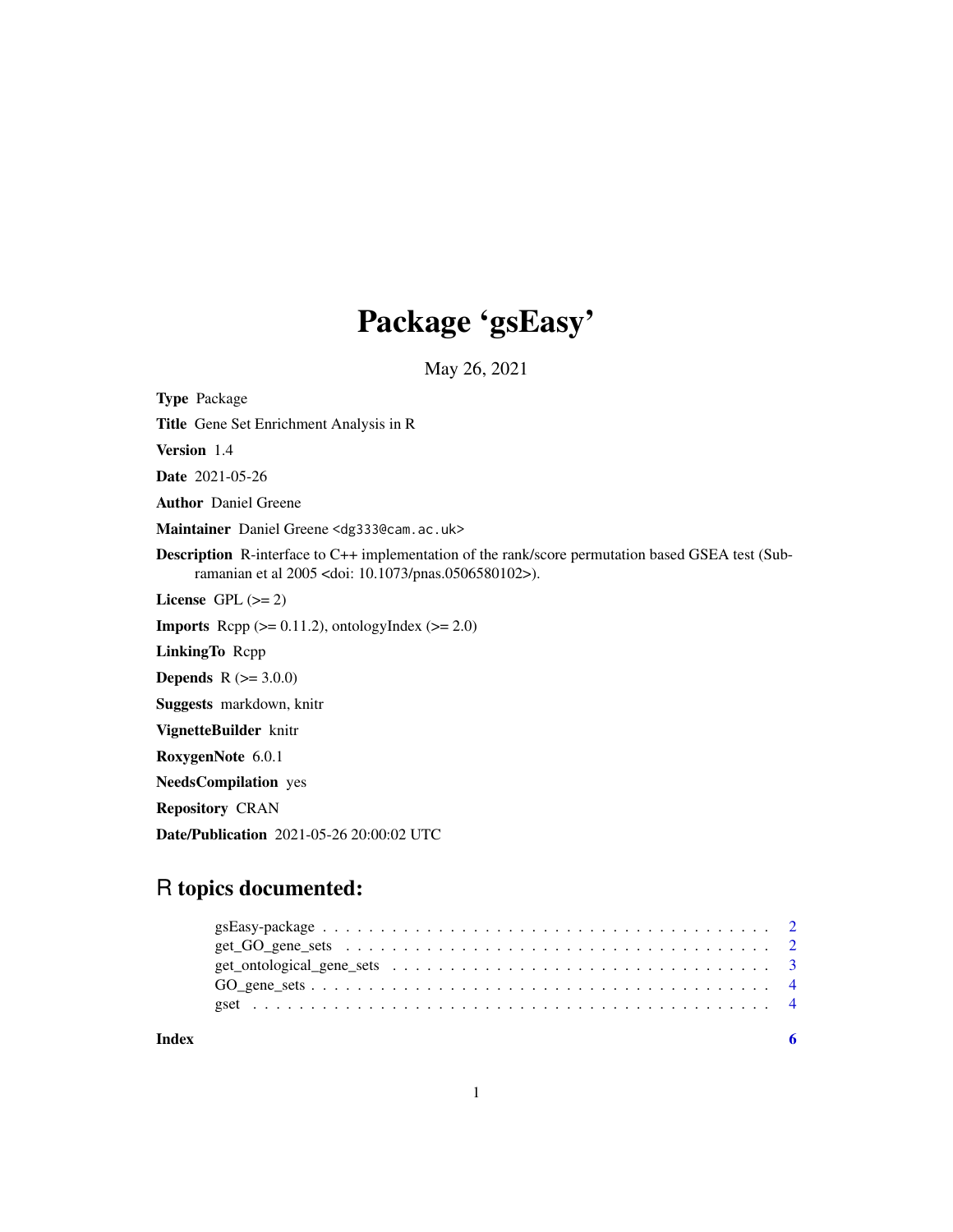<span id="page-1-0"></span>

#### Description

R-interface to C++ implementation of the rank/score based GSEA test described by Subramanian et al 2005.

#### Details

| Package: | gsEasy       |
|----------|--------------|
| Type:    | Package      |
| Version: | 1.0          |
| Date:    | 2016-01-11   |
| License: | $GPL \geq 2$ |

#### Author(s)

Daniel Greene <dg333@cam.ac.uk>

Maintainer: Daniel Greene <dg333@cam.ac.uk>

#### References

Subramanian, A, Tamayo, P, Mootha, VK, Mukherjee, S, Ebert, BL, Gillette, MA, Paulovich, A, Pomeroy, SL, Golub, TR, Lander, ES, Mesirov, JP (2005). Gene set enrichment analysis: a knowledge-based approach for interpreting genome-wide expression profiles. Proc. Natl. Acad. Sci. U.S.A., 102, 43:15545-50, doi: 10.1073/pnas.0506580102.

Ashburner et al. Gene ontology: tool for the unification of biology (2000) Nat Genet 25(1):25-9

get\_GO\_gene\_sets *Create list of gene sets defined by GO term annotation*

#### Description

Note, this function takes several minutes to execute.

#### Usage

```
get_GO_gene_sets(GO_annotation_file,
GO_file = "http://purl.obolibrary.org/obo/go.obo", min_genes = 15,
max_genes = 500, verbose = TRUE)
```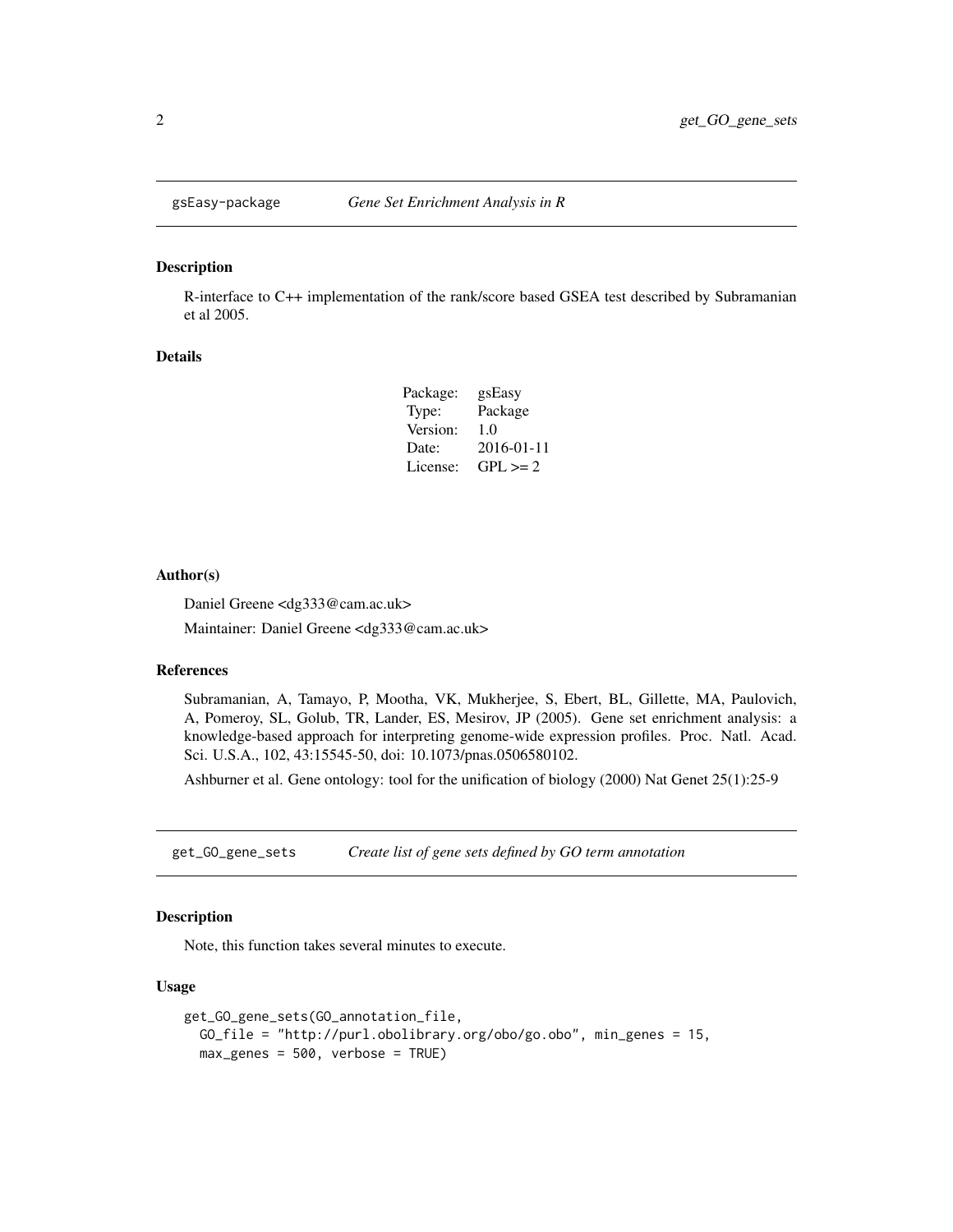#### <span id="page-2-0"></span>Arguments

| GO_annotation_file |                                                                                                                                                                                                       |
|--------------------|-------------------------------------------------------------------------------------------------------------------------------------------------------------------------------------------------------|
|                    | File path of annotation file, which should contain a column of genes and a<br>column of terms. Can be downloaded from at http://geneontology.org/gene-<br>associations/gene_association.goa_human.gz. |
| GO_file            | File path of gene ontology.                                                                                                                                                                           |
| min_genes          | Minimum number of genes in gene sets.                                                                                                                                                                 |
| max_genes          | Maximum number of genes in gene sets.                                                                                                                                                                 |
| verbose            | Print progress.                                                                                                                                                                                       |

#### Value

List of character vectors of term IDs.

get\_ontological\_gene\_sets

*Create list of gene sets defined by ontological annotation*

#### Description

Create list of gene sets defined by ontological annotation

#### Usage

```
get_ontological_gene_sets(ontology, gene, term, min_genes = 1,
max\_genes = 500)
```
#### Arguments

| ontology  | ontology_index object.                                         |
|-----------|----------------------------------------------------------------|
| gene      | Character vector of genes.                                     |
| term      | Character vector of term IDs annotated to corresponding genes. |
| min_genes | Minimum number of genes in gene sets.                          |
| max_genes | Maximum number of genes in gene sets.                          |

#### Value

List of character vectors of term IDs.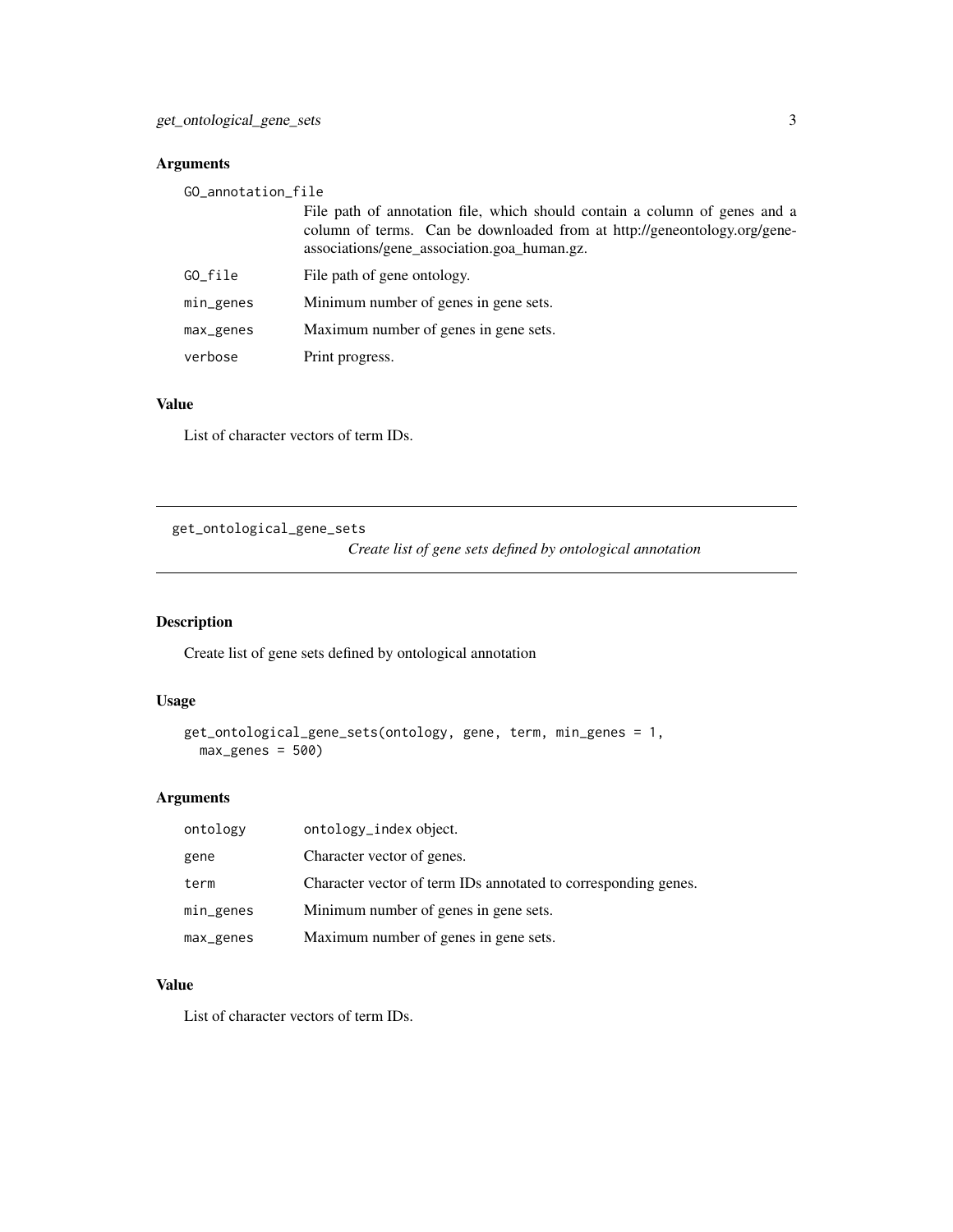<span id="page-3-0"></span>

#### Description

List of gene sets annotated by each GO term

#### Format

List of character vectors of genes per GO term, and named by term ID.

#### Details

Based on gene-GO term annotations downloaded from geneontology.org. Only contains gene sets for terms with up to 500 genes.

gset *Gene set enrichment test*

#### Description

Gene set enrichment test

#### Usage

```
gset(S, N = NULL, r = NULL, p = 1, min\_its = 200, max\_its = 1e+05,
 significance_threshold = 0.05, log_dismiss = -10, raw_score = FALSE)
```
#### Arguments

| S                      | Ranks of gene set                                                                                                                                                |  |
|------------------------|------------------------------------------------------------------------------------------------------------------------------------------------------------------|--|
| N                      | Integer value. Only required if r is not specified.                                                                                                              |  |
| r                      | Rank/correlation scores. If S is character, then r must be named by gene or be<br>a character vector of the gene names in rank order (necessarily containing S). |  |
| p                      | Weighting of ranking/correlations, see Subramanian et. al 2005.                                                                                                  |  |
| min_its                | Minimum number of null permutations to compare.                                                                                                                  |  |
| $max\_its$             | Maximum number of null permutations to compare.                                                                                                                  |  |
| significance_threshold |                                                                                                                                                                  |  |
|                        | Maximum p-value of significant result.                                                                                                                           |  |
| log_dismiss            | Threshold log probability of returning a significant result, below which function<br>returns current p-value.                                                    |  |
| raw_score              | Logical value determining whether to return the raw value of the gene set en-<br>richment score.                                                                 |  |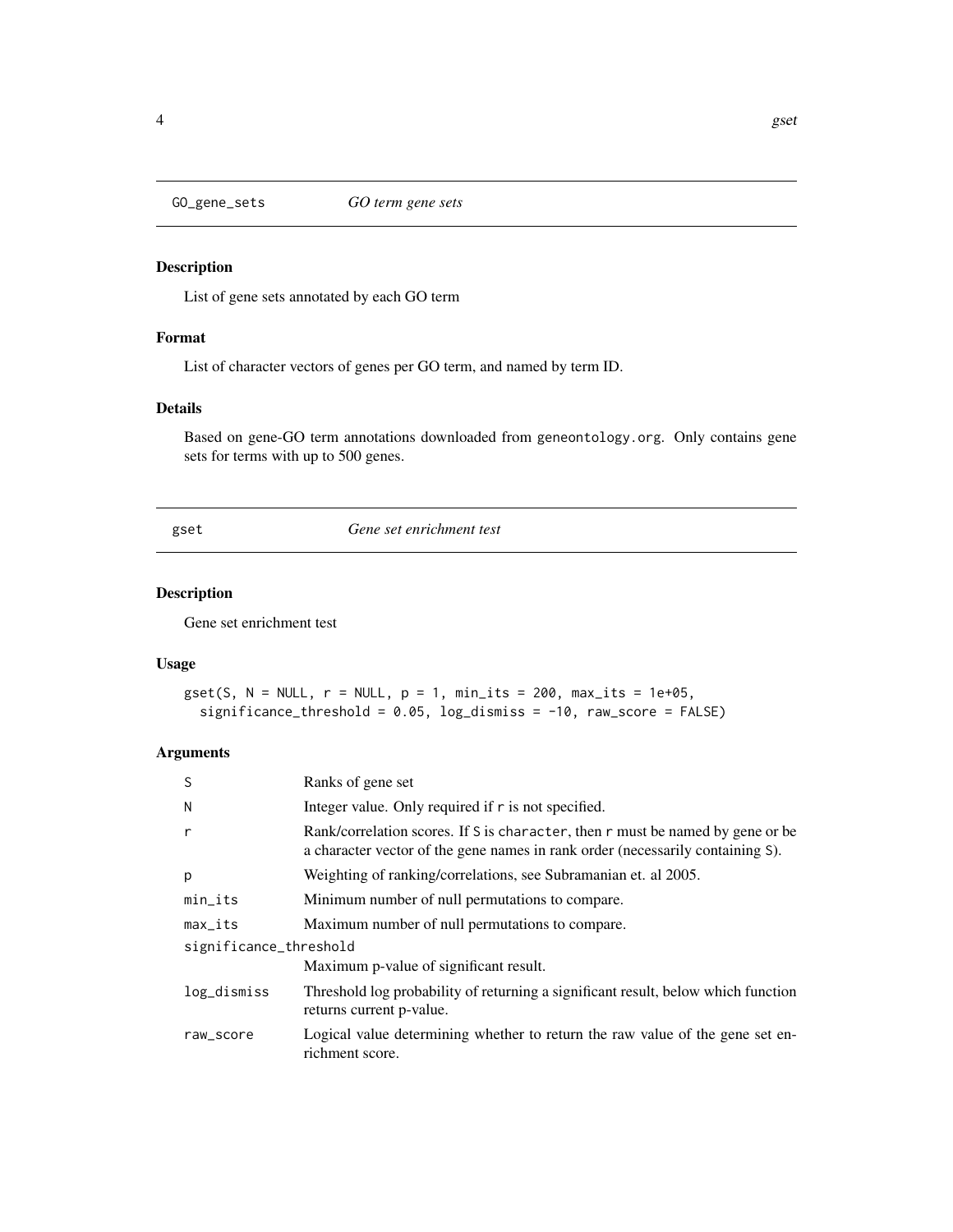gset

#### Value

Numeric value - p-value of enrichment.

### Examples

gset(S=1:5 \* 2, N=1000) gset(S=letters[1:3], r=letters)